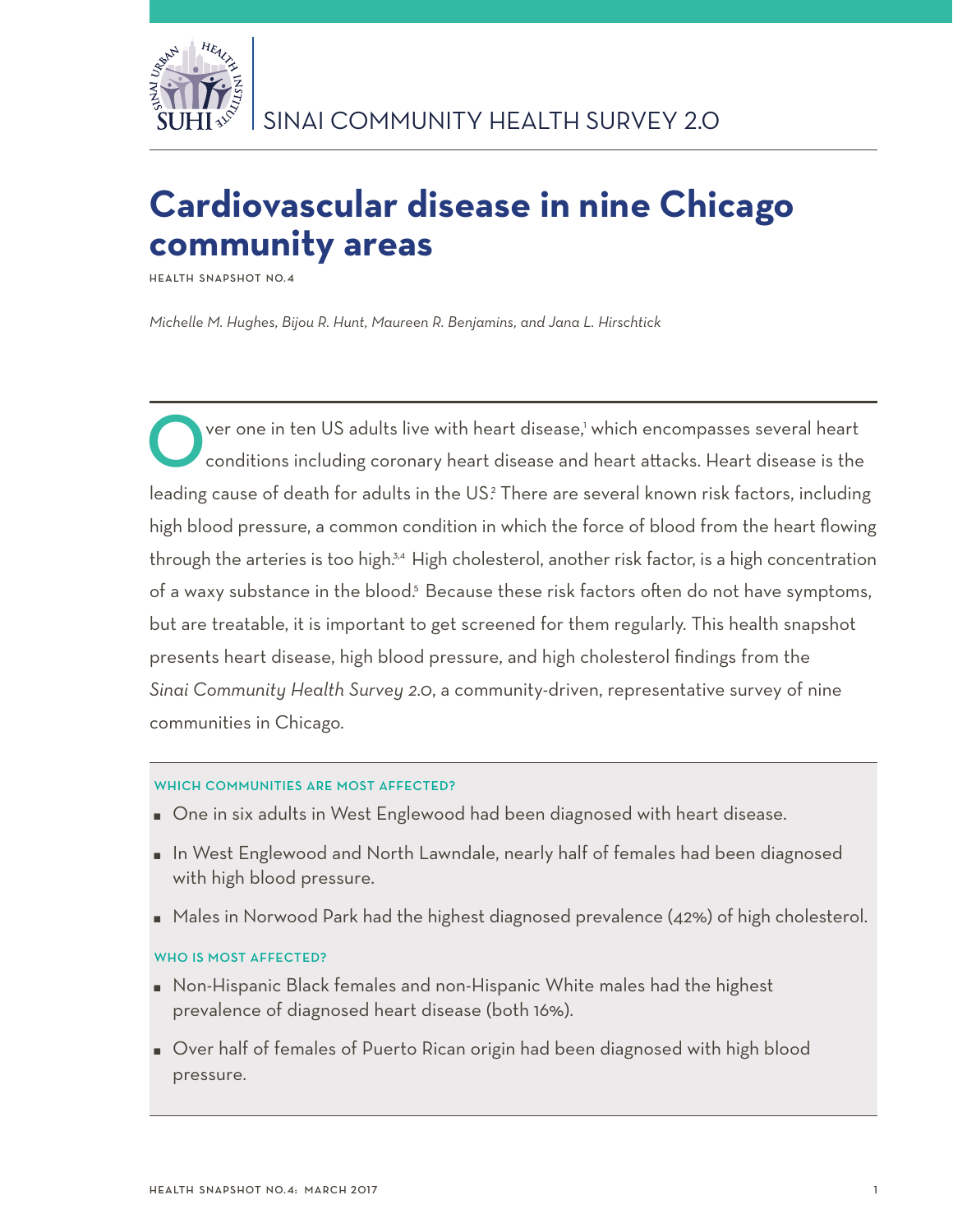

#### Figure 1: **Prevalence of diagnosed heart disease by community area**

*Sampled West Town community area west of Western Avenue only No national comparison data available* 

prevalence (standard error)

- $\blacksquare$  In the nine communities surveyed, the prevalence of diagnosed heart disease ranged from a high of 17% in West Englewood to a low of 3% in Gage Park.
- **I** In West Englewood, one in six adults had been diagnosed with heart disease.

## Figure 2: **Prevalence of diagnosed heart disease by race/ethnicity and sex**



*No national comparison data available* 

*Rao-Scott Chi-Square p-value =0.0031 (males); p =0.0001 (females)*

- There was a statistically significant difference in the prevalence of diagnosed heart disease by race/ethnic group for females, which was highest for non-Hispanic Black females (16%) and lowest for females of Mexican origin (3%).
- There was also a statistically significant difference in the prevalence of diagnosed heart disease by race/ethnic group for males, which was highest for non-Hispanic White males (16%) and lowest for males of Mexican origin (3%).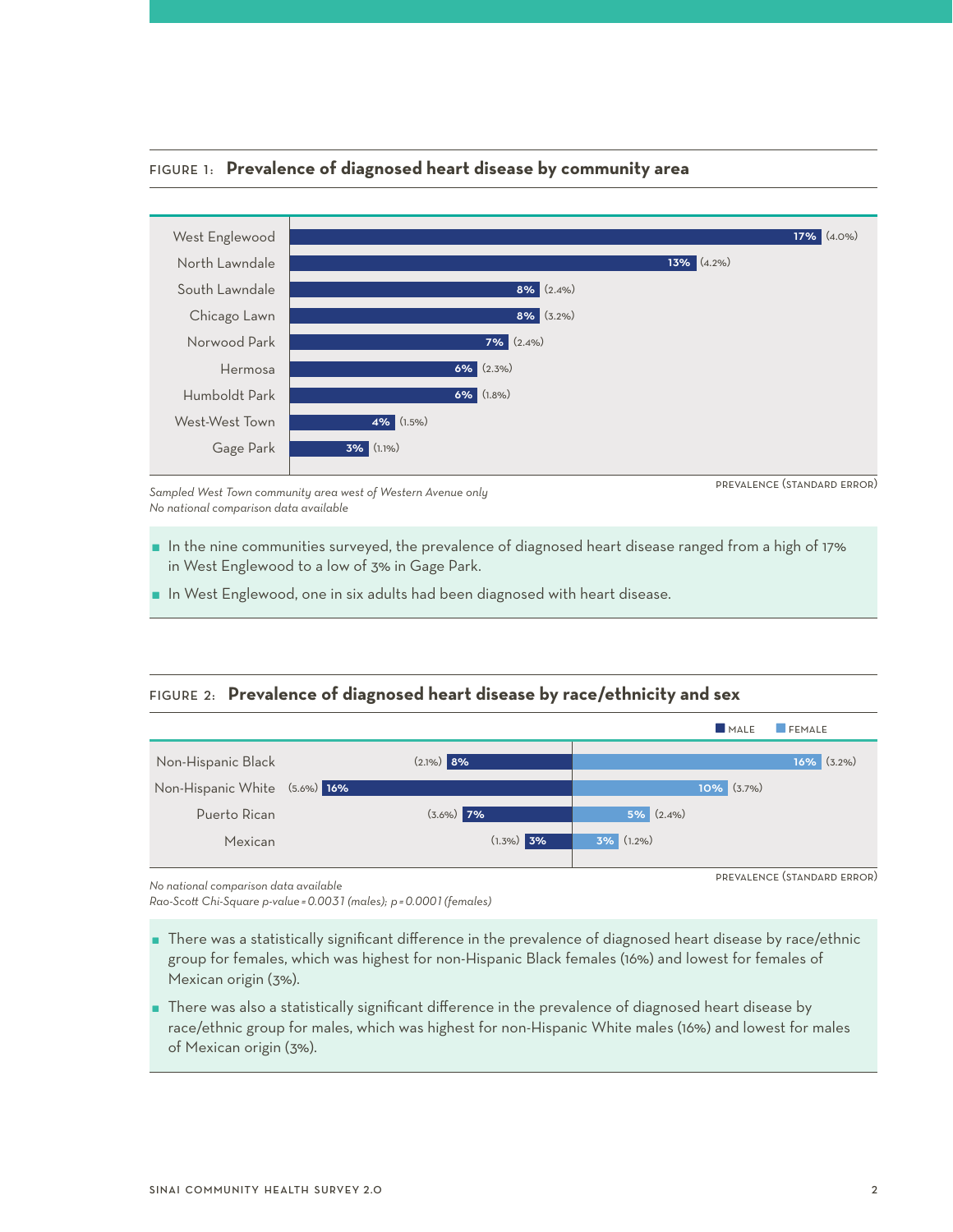

## Figure 3: **Prevalence of diagnosed high blood pressure by community area and sex**

*Sampled West Town community area west of Western Avenue only* us data source: *National Health Interview Survey, 2015 (age-adjusted)*  prevalence (standard error)

- Among females, the prevalence of diagnosed high blood pressure ranged from a high of 47% for females in West Englewood to a low of 11% for females in Norwood Park.
- Among males, the prevalence of diagnosed high blood pressure ranged from a high of 33% for males in Humboldt Park to a low of 13% for males in Hermosa.

## Figure 4: **Prevalence of diagnosed high blood pressure by race/ethnicity and sex**



us data source: *National Health Interview Survey, 2015 (age-adjusted) Rao-Scott Chi-Square p-value =0.1135 (males); p =0.0012 (females)*

- 
- There was a statistically significant difference in the prevalence of diagnosed high blood pressure by race/ethnic group for females, which was highest for females of Puerto Rican origin (57%) and lowest for non-Hispanic White females (15%).
- Among males, the prevalence of diagnosed high blood pressure was highest for non-Hispanic White males (34%) and lowest for males of Mexican origin (18%). These differences were not statistically significant.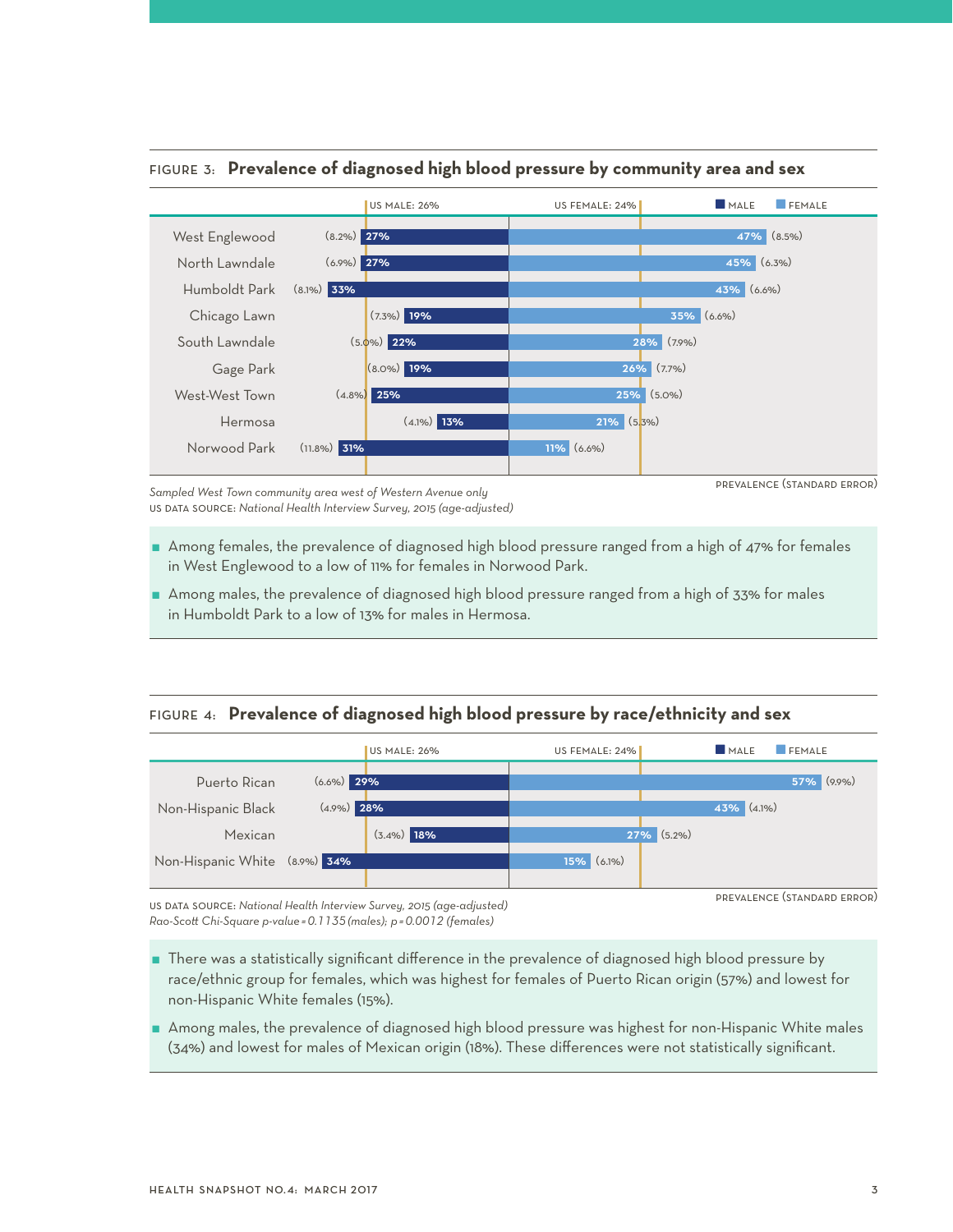

# Figure 5: **Prevalence of diagnosed high cholesterol by community area and sex**

*Sampled West Town community area west of Western Avenue only No national comparison data available* 

- Among females, the prevalence of diagnosed high cholesterol ranged from a high of 41% for females in West Englewood to a low of 20% for females in North Lawndale.
- Among males, the prevalence of diagnosed high cholesterol ranged from a high of 42% for males in Norwood Park to a low of 20% for males in Hermosa.

## Figure 6: **Prevalence of diagnosed high cholesterol by race/ethnicity and sex**



*No national comparison data available* 

*Rao-Scott Chi-Square p-value =0.5312 (males); p =0.3572 (females)*

- Among females, the prevalence of diagnosed high cholesterol was highest for females of Puerto Rican origin (44%) and lowest for females of Mexican origin (25%).
- Among males, the prevalence of diagnosed high cholesterol was highest for non-Hispanic White males (36%) and lowest for non-Hispanic Black males (25%).
- The differences in the prevalence of diagnosed high cholesterol by race/ethnic group were not statistically significant for males or females.